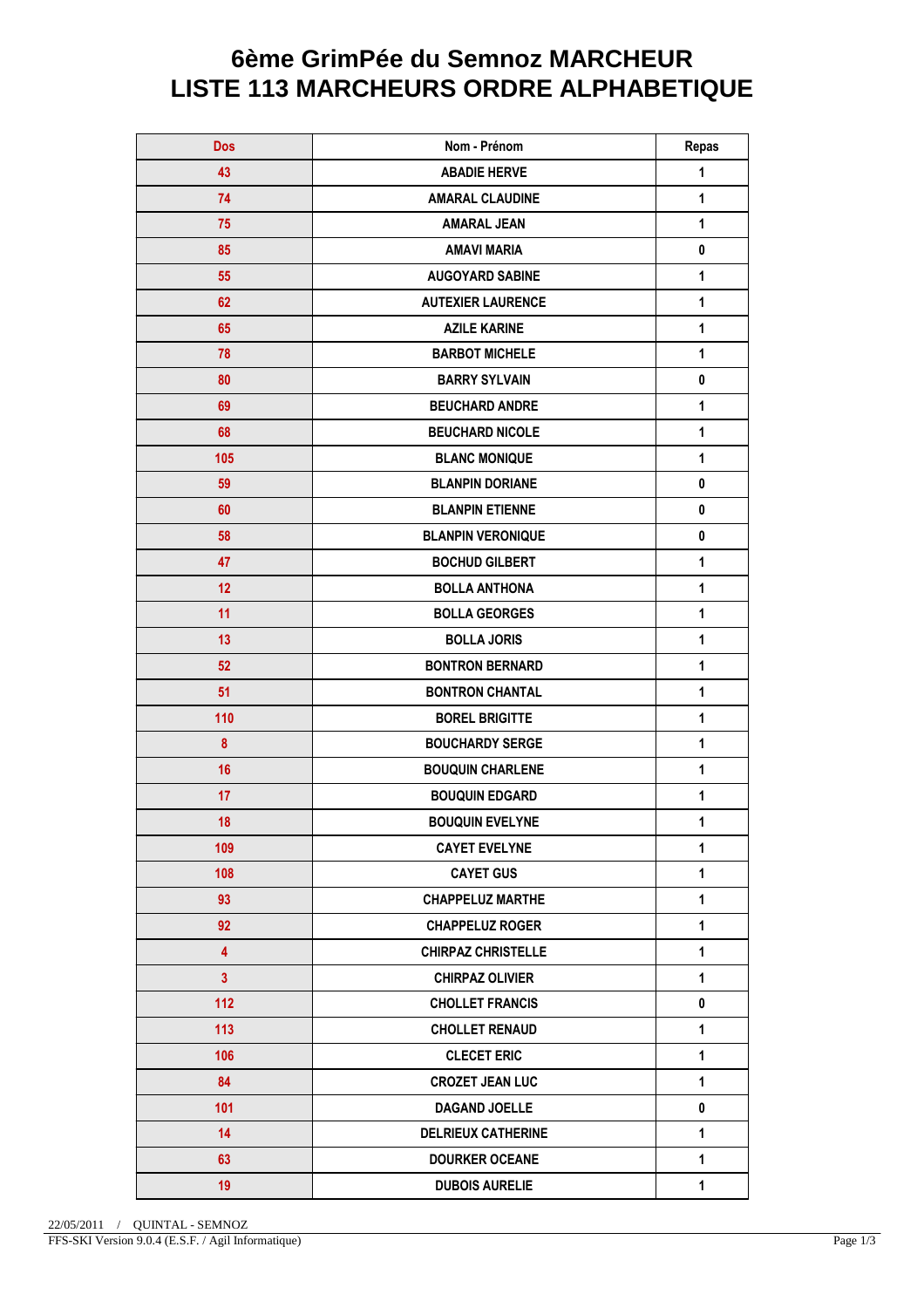| <b>Dos</b>              | Nom - Prénom                   | Repas        |
|-------------------------|--------------------------------|--------------|
| $\overline{2}$          | <b>DUONG VU ANH</b>            | 1            |
| 50                      | <b>DUPENLOUX EVELYNE</b>       | 1            |
| 46                      | <b>DUPONT MAGALI</b>           | 1            |
| 81                      | <b>DUPONT MIREILLE</b>         | 1            |
| 61                      | <b>FAIVRE BONIN CHRISTELLE</b> | 1            |
| 88                      | <b>FALCONNET ALBAN</b>         | 0            |
| 49                      | <b>FASSETTA CARINNE</b>        | 1            |
| 48                      | <b>FASSETTA ERIC</b>           | 1            |
| $\overline{7}$          | <b>FAURE CHARLES</b>           | 1            |
| $\overline{\mathbf{5}}$ | <b>FAURE FABIENNE</b>          | 1            |
| $6\phantom{1}$          | <b>FAURE JEANNE</b>            | 1            |
| 56                      | <b>FRISON BERNADETTE</b>       | 1            |
| 39                      | <b>FRIZZERA CHRISTIANE</b>     | 1            |
| 38                      | <b>FRIZZERA KARINE</b>         | 1            |
| 87                      | <b>GAUVIN CATHERINE</b>        | 0            |
| 64                      | <b>GAY PAULINE</b>             | 1            |
| 33                      | <b>HAMON JEAN CLAUDE</b>       | 1            |
| 71                      | <b>HEBERT FRANCIS</b>          | 1            |
| 70                      | <b>HEBERT SIMONE</b>           | 1            |
| 66                      | <b>HOSTALIER FRANCIS</b>       | 1            |
| 67                      | <b>HOSTALIER MARTINE</b>       | 1            |
| $\overline{1}$          | <b>HUDRY ANNE-MARIE</b>        | 1            |
| 34                      | <b>JAKUBA STEPHANIE</b>        | 1            |
| 42                      | <b>LOMBARD FRANCOIS</b>        | 1            |
| 96                      | <b>MIEGE CATHERINE</b>         | 0            |
| 32                      | <b>MOENNE LOCCOZ BEATRICE</b>  | 1            |
| 31                      | <b>MOENNE LOCCOZ DENIS</b>     | 1            |
| 57                      | <b>MOMMESSIN PRUNE</b>         | 0            |
| 30                      | <b>MUGNIER SYLVIE</b>          | 0            |
| 97                      | <b>NEVEU GHYSLAINE</b>         | 0            |
| 20                      | <b>NOURISSE FRANCOIS</b>       | 1            |
| 79                      | <b>NOURRISSE QUENTIN</b>       | $\mathbf{1}$ |
| 44                      | <b>PARIS PATRICK</b>           | $\mathbf{1}$ |
| 10                      | <b>PAUCHARD CLAUDINE</b>       | 0            |
| 9                       | <b>PAUCHARD JEAN PIERRE</b>    | 0            |
| 86                      | <b>PERRIER MURIELLE</b>        | 0            |
| 29                      | PERRILLAT CAROLE               | $\mathbf{1}$ |
| 40                      | PEYREDIEU CORINNE              | $\mathbf{1}$ |
| 37                      | PEYRON DOMITILLE ROGER         | 0            |
| 35                      | <b>PEYRON MAGALI</b>           | 0            |
| 36                      | PEYRON NIELS ROGER             | 0            |
| 77                      | <b>POTIE AUDRAN</b>            | $\mathbf{1}$ |
| 76                      | POTIE NATHALIE                 | $\mathbf{1}$ |
|                         |                                |              |